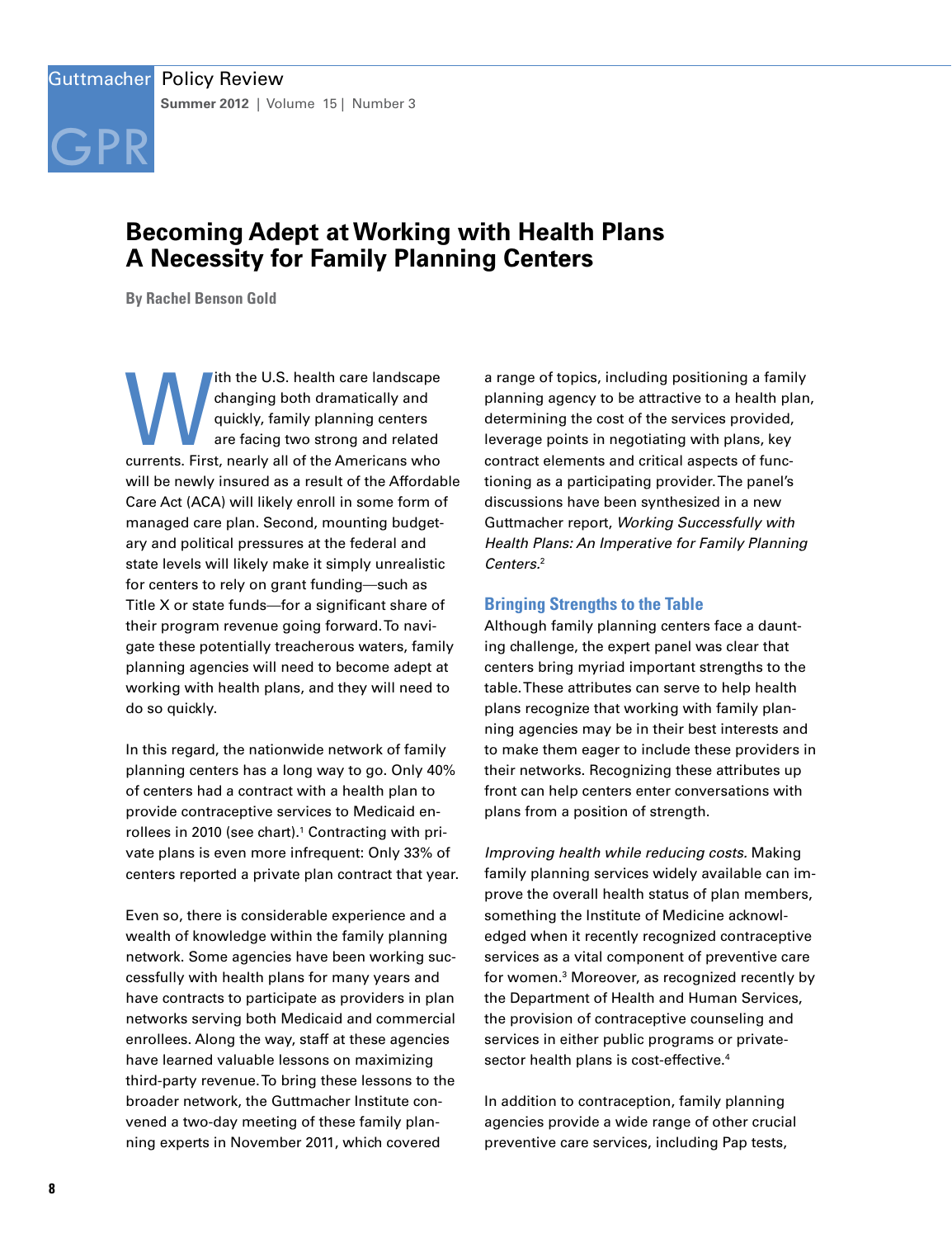breast exams, vaccination for the human papillomavirus (HPV), and counseling and screening for HIV and other STIs. The health benefits of all of these services have been well established, and many of them may produce substantial costsavings as well.

This long record in improving reproductive health should make including family planning providers especially attractive to health plans that, after all, generate profits by having healthier enrollees who need less expensive care. As expert panel member Rebecca Poedy of Planned Parenthood of the Great Northwest noted, "We bring to the table the health outcomes that are cost-saving to third-party payers."

*Ensuring network adequacy.* Federal law has long mandated that health plans serving Medicaid enrollees show that they maintain a "network of providers that is sufficient in number, mix and geographic distribution" to meet enrollees' needs.<sup>5</sup> More recently, the ACA required plans on the upcoming health insurance exchanges to offer enrollees a sufficient choice of providers. Even further, the ACA requires these plans to include in their networks "essential community providers," potentially including family planning % providers, that serve predominately low-income, Security <sup>62</sup>

medically underserved individuals. Plans are also eager to establish comprehensive networks, as that can be a key selling point to potential enrollees.

By being part of large networks, family planning providers can be of vital importance to health plans seeking to meet these adequacy standards. Agencies that have sites across a large geographic area can be of particular interest to a plan seeking to establish a network or to demonstrate that its network is sufficient to meet the needs of its enrollees. In addition, it is easier for a plan to acquire a significant provider base through a single negotiation with a large provider network, rather than having to undertake multiple negotiations with individual providers. Family planning agencies, said Shelley Miller of the Family Planning Council in Philadelphia, can give plans a "network in a box." 10

*Promoting quality care.* Nearly all health plans use the Healthcare Effectiveness Data and Information Set (HEDIS), a tool developed by the National Committee for Quality Assurance (NCQA) to quantify performance on a set of essential community a quality-of-care indicators.®These include provision of the HPV vaccine and screening for chlamydia as well as breast and cervical cancer.

### **LIMITED CONTRACTING**

**In 2010, only 40% of family planning centers had a contract with a Medicaid health plan and only 33% had a contract with a private plan, but this varied considerably across types of providers.**



*Notes:* FQHC=Federally Qualified Health Center. Other group consists of independent family planning programs and hospital-based providers. *Source:* reference 1.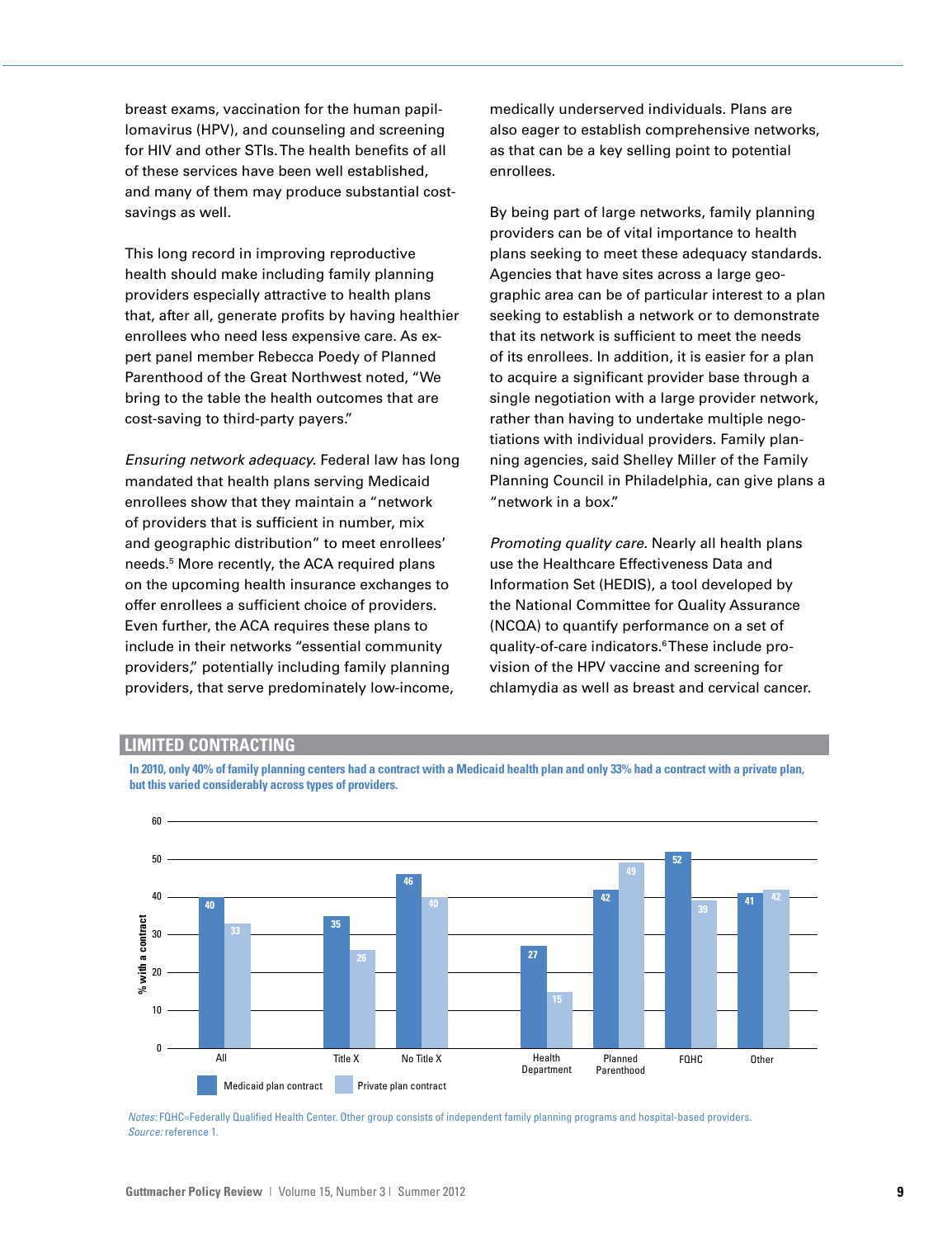NCQA also rates plans on how well they provide access to care, by assessing network adequacy and whether members are able to get care quickly.

Family planning centers have much to offer in this regard. As key providers of these reproductive health services, they can help health plans score well on the HEDIS measures. Moreover, many centers already have systems in place to track provision of these services, because this has long been required of agencies receiving Title X funds. In addition, centers have a strong track record of getting clients in for care quickly: The average waiting time for an appointment at a family planning center is just over five days, and one in four centers offer same-day appointments.<sup>1</sup>

Summing up the strengths family planning agencies bring to the table, Susan Lane of Planned Parenthood of Southern New England put it this way: "You have to think about it from their point of view. Do they want a strong network? Do they want a woman to…get birth control immediately? That's where our edge is."

# **Working Successfully with Plans**

The transition from being supported primarily by grant funding or fee-for-service revenue from Medicaid to obtaining significant revenue from health plan reimbursement is a big step for a family planning agency. A successful relationship with a plan entails three stages: preparation, negotiation and operating under plan contracts. For each of these stages, the expert panel identified several steps and principles agencies may want to keep in mind.

*Assessing readiness and costs.* Understanding its strengths and needs, as well as the marketplace in which it operates, can be critical to determining the family planning center's likelihood of success and to highlighting areas in which it may want to seek assistance before moving forward. This assessment may entail several components. First, understanding the agency's current clientele—including how their care is paid for now and how that may change under health care reform—may be an important indicator of whether and with whom to contract.

A second key step is for an agency to examine its own staff and infrastructure. Working successfully with health plans involves staff skills, such as coding and billing, that might be new for an agency used to relying on grant funding. For an agency to succeed in partnering with a plan, it will need to acquire these skills by training existing staff, adding new staff or hiring consultants. Critically, an agency should assess its health information technology (HIT) infrastructure, both in terms of capacity and staff expertise, because that is a necessity for working with plans, and even for plans' willingness to contract.

It is also important for an agency to examine the marketplace in which it operates. This involves identifying the major plans in the area and assessing their willingness to contract with community-based providers. It can also mean looking at the other health care providers in the community—their experiences in working with plans, what distinguishes the agency from others and whether there might be partnerships or alliances to be forged.7

Finally, being able to accurately assess the complete cost of providing services to clients is a necessity. Many family planning agencies already have important experience in this regard through their participation in Title X. Under Title X, agencies must assess their costs for purposes of developing a fee schedule, although the program stipulates that client fees may not serve as a barrier to care and may not increase rapidly from year to year.

Although family planning agencies will be able to build on their Title X expertise, the exercise is fundamentally different when working with health plans for which the imperative is not about affordability for clients, but rather generating sufficient revenue to support the cost of providing care. According to Joe Alifante of the New Jersey Family Planning League, that means "understanding your cost and drilling it down to every component of the cost." At its most basic level, this involves a two-step process of first identifying the complete cost of providing care and then allocating those costs across each of the specific services the agency provides using the same sys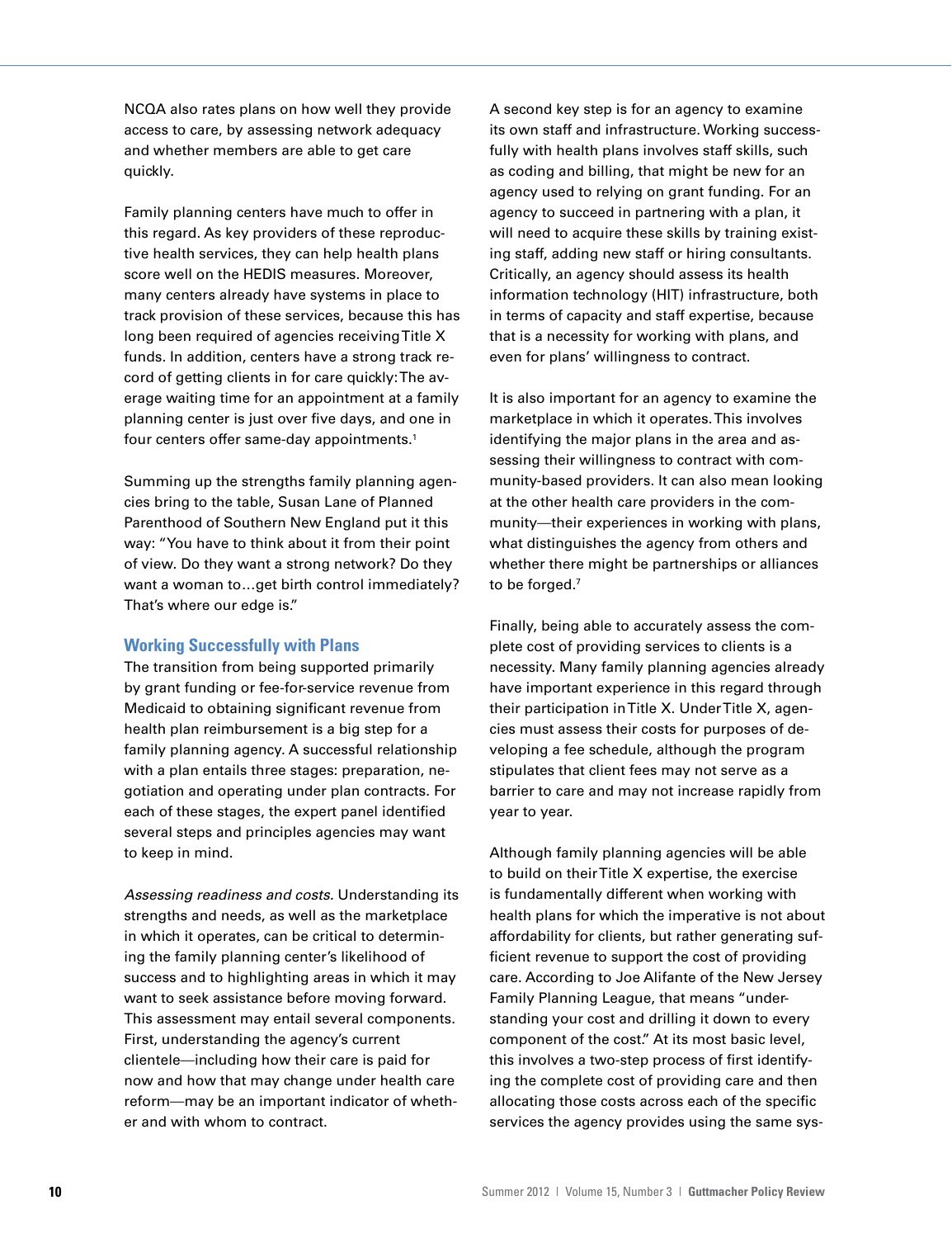tems of procedure and diagnosis coding used by health plans for reimbursing providers.

*Negotiating a contract.* Once an agency understands its marketplace, another key step is to get to know the plan—what it is looking for and what problems it may be seeking to address. Knowing the plan's needs will make it easier for an agency to position itself to meet those needs. For example, some plans may be particularly interested in bringing in providers that would be attractive to women. In other cases, a plan may initially be interested in talking to providers about contracting just to serve Medicaid enrollees; family planning providers can use that as leverage to press a plan to include them in their commercial networks as well.

Knowing which issues are on the table and which are not can help an agency focus its efforts. This may be particularly important with regard to the central question of payment levels. Panel members agreed that although there is generally little room today for negotiation on reimbursement rates when it comes to commercial plans, there is often more room to negotiate payment levels under Medicaid plans. In particular, agencies

have been able to negotiate reimbursement levels for commodities, such as contraceptive supplies, when it comes to Medicaid plans. Again, this makes it essential to know the true cost of the services offered. Such knowledge can help an agency to determine when to walk away from a deal, or when it is justifiably accepting a low rate on a specific service, either because it can make it up on other services, or because it is a so-called loss leader—a service that can bring clients in the agency's door.

*Operating under contracts.* Once a contract is in place, family planning providers must meet plans' operating requirements. One of the first things an agency must do is ensure that the plan has credentialed each of its providers so it can be reimbursed for the care they provide. Credentialing is a complicated process that involves significant paperwork, and potentially significant time. Because plans will not pay the agency until that process is complete, some agencies work to negotiate terms to ensure that they can retroactively bill once credentials are approved.

A second and potentially more serious issue regarding credentialing is that many plans are

#### **STAFFING PATTERNS**

**Two-thirds of family planning centers typically relied on advanced practice clinicians to provide clinical exams in 2010, and that arrangement was particularly common at Planned Parenthood affiliates, health departments and Title X–supported sites.**



*Notes:* FQHC=Federally Qualified Health Center. Other group consists of independent family planning programs and hospital-based providers. *Source:* reference 1.-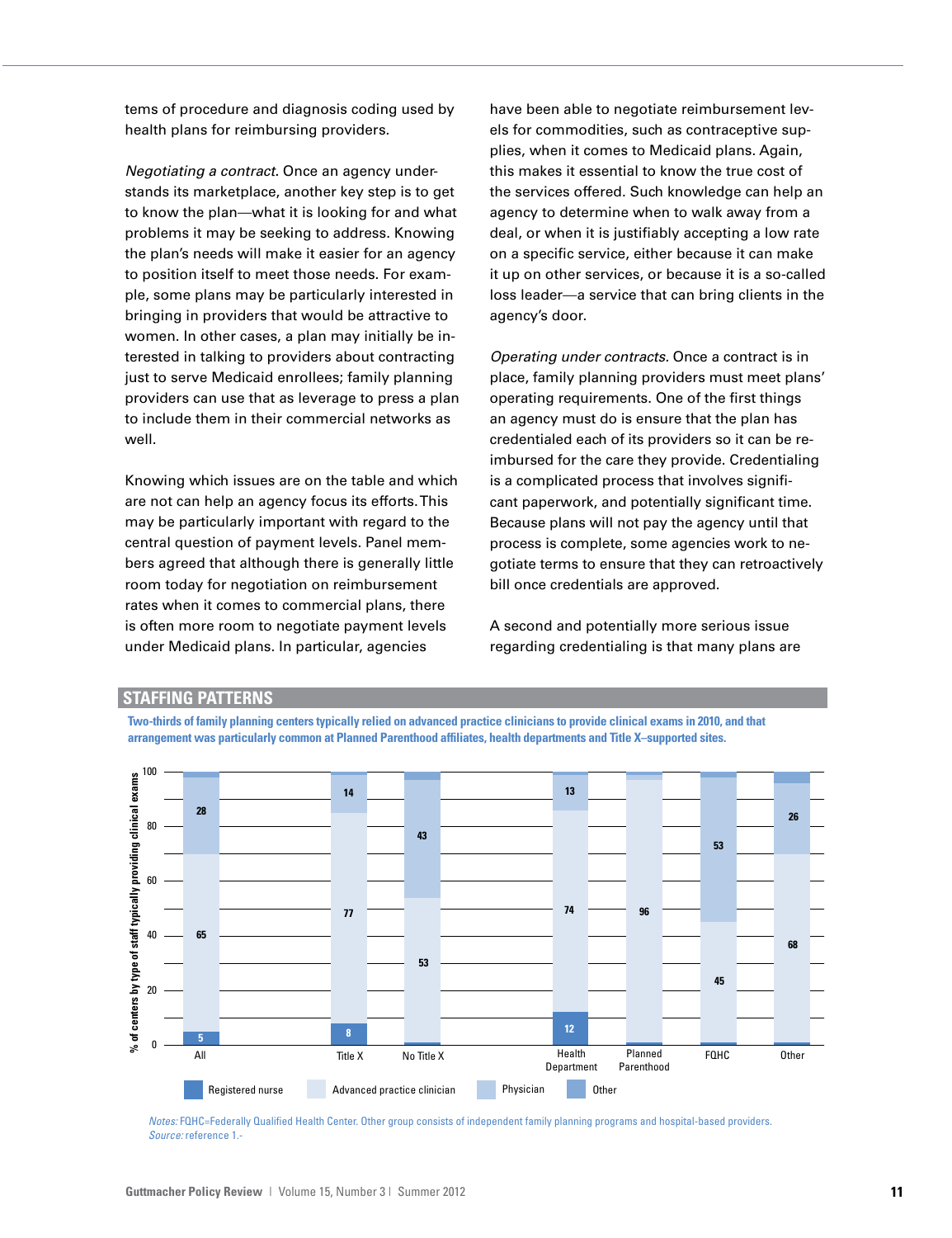reluctant or entirely unwilling to credential the advanced practice clinicians, such as nurse practitioners, who provide most of the care at publicly supported family planning centers (see chart, page 11).<sup>1</sup> In some cases, plans will credential advanced practice clinicians, but then reimburse services they provide at a rate considerably lower than that for physicians. In other cases, only physicians can be credentialed, which means that the supervising physician has to formally oversee care, and even sign all patient charts.

Although the day-to-day mechanics of managing claims can be immensely challenging, the stakes are high for the agency, as delayed or denied reimbursement can cause serious cash-flow problems. To combat potential mistakes, panel members emphasized the need for well-trained staff to verify and properly format data before they are submitted to the plan and to quickly respond when plans report problems with a claim. The panel members emphasized that electronic billing and claims processing systems are virtually a necessity for agencies engaged in contracting on a large scale.

To meet the demands of working with plans, some agencies may look to outsourcing some functions, such as billing and receivables. Although this may mean some loss of independence and self-sufficiency, it can save time and resources, allow clinicians and staff to focus on their mission and core duties, and ultimately help the agency thrive. In other cases, agencies have looked to mergers or less extensive collaborations. For example, a privately funded pilot project in Colorado will allow the state to try to set up centralized billing and standard contracts for small health departments to sign. Similarly, agencies can collaborate in purchasing electronic health records systems, with one agency researching, purchasing and customizing a system that others could then buy into and use.

### **Making the Transition**

Working successfully with health plans will likely entail a shift in organizational culture for many family planning agencies. That is not at all to say, however, that it will—or should—change the agency's mission to provide high-quality

family planning and related services to a clientele disadvantaged because of age or economic circumstances. In fact, panel members stressed that by giving agencies a sustainable funding stream, working with health plans can improve their viability as health care providers, ultimately strengthening their ability to fulfill their fundamental mission.

One theme suffused throughout the panel's discussion was the importance of taking advantage of economies of scale whenever possible and of reducing costs and leveraging expertise at multiple steps throughout the process. Key to doing so may be developing collaborative relationships with other family planning providers to be a more attractive partner for health plans. Similar economies of scale are possible in the operational phase as well, such as coding, billing and claims processing.

A second theme was the pressing need for family planning agencies to have the infrastructure and staff expertise to support working with health plans. Although many family planning providers are there already in terms of their HIT capacity, many—and especially many health departments lag seriously behind.<sup>8</sup> Integrally related to providers' ability to set up the mechanical systems for working with plans is the level of staff expertise, from operating HIT systems to negotiating contracts to coding, billing and claims processing. Without these skills, providers could be at risk of signing contracts that may not be optimal for them or, at worst, potentially dangerous. And once a contract is signed, it is staff expertise that will largely determine whether the agency can successfully work within its parameters. In other words, staff expertise in these business processes, like the quality of care an agency provides and its reputation in the community it serves, will be vital to the agency's continuing viability.

Acquiring sufficient expertise and infrastructure will be no easy task for family planning programs already seriously strapped for funding. But here, perhaps, the Title X program and the Office of Population Affairs (OPA) can play a significant role—both directly and indirectly. Clearly, it would be unrealistic given current bud